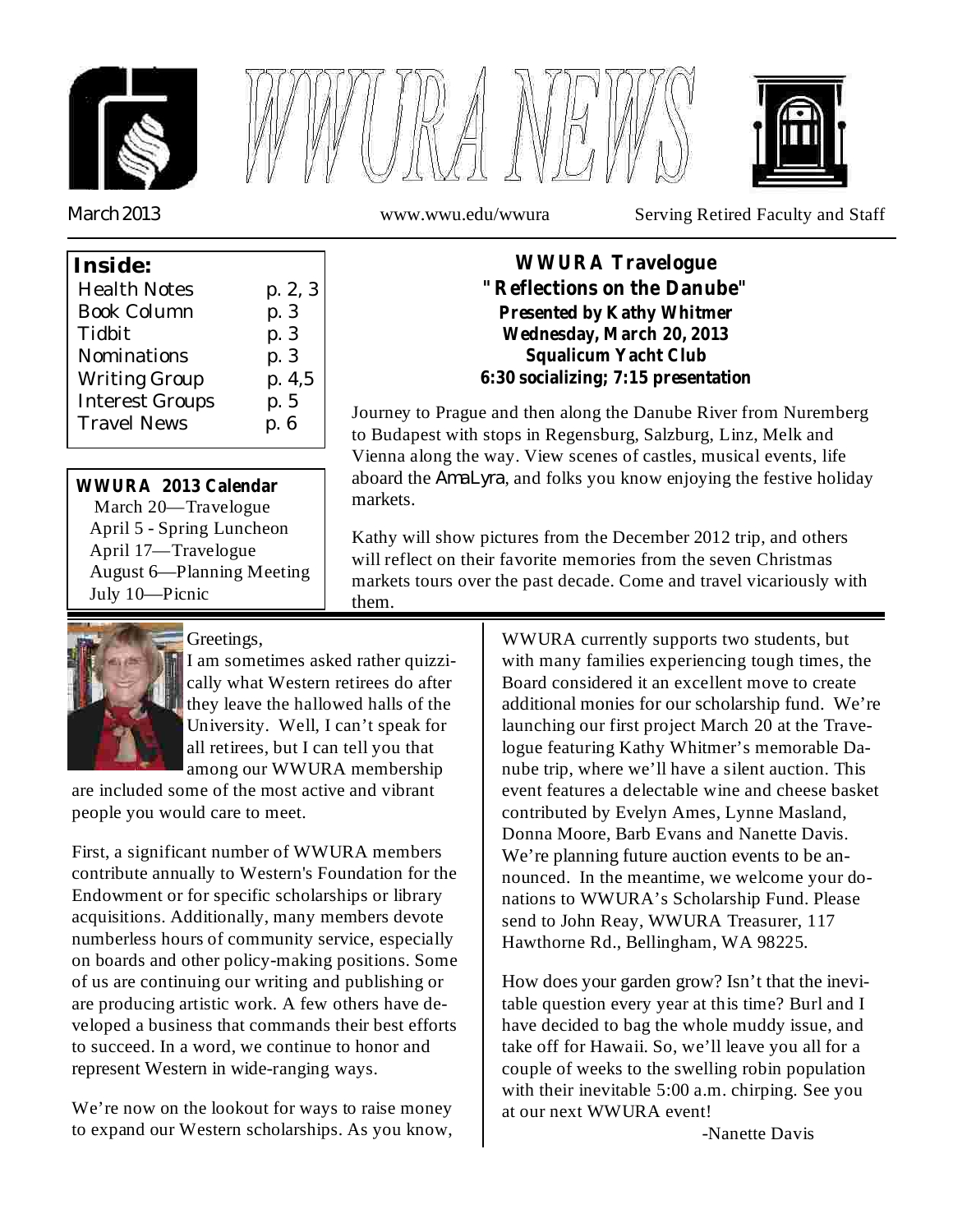# *Health Notes by Evelyn Ames Choosing Hearing Aid Dispensers*

Frequent advertisements come in the mail or are inserts in newspapers/magazines that promote hearing devices. A recent insert in the local newspaper promoted a "Three Day Special: Your Key to Better Hearing with the all new" using such puffery-type words as "customized exclusively for you," "pioneering advances in science," "world leader," and "innovation in engineering." The FTC (Federal Trade Commission) defines puffery as a "term frequently used to denote the exaggerations reasonably to be expected of a seller as to the degree of quality of his product, the truth or falsity of which cannot be precisely determined" (FTC). What can the consumer do to educate and protect oneself from fraudulent or misleading promotional ads for hearing aid devices? With more than 35 million Americans experiencing some degree of hearing loss, the consumer division of the FTC suggests that people first "understand the various types of hearing loss, the differences between a hearing aid and a personal sound amplification device," and what to consider when shopping for the most appropriate product. -buying-http://www.consumer.ftc.gov/articles/0168 aid-hearing

**Common types of hearing loss:** Conductive hearing loss involves outer ear, the middle ear, or both (usually results from earwax blockage from earwax, fluid in the middle ear, or a punctured eardrum. **Sensorineural — or "nerve" — hearing loss** involves damage to inner ear, caused by disease, illness, age, injury from exposure to noise or certain medicines, or a genetic disorder and may be corrected with a hearing aid. Mixed hearing loss is a combination of sensorineural and conductive hearing loss. "Only a small portion of adult hearing problems, like ear infections and middle ear diseases, are medically or surgically treatable." If the loss can't be treated medically or surgically, a hearing aid may be beneficial.

Hearing Aid Device: "A hearing aid is a small electronic device worn in or behind the ear. The device has three parts: a microphone, an amplifier, and a speaker. It receives sound through the microphone, which converts the sound to electrical signals and sends them to the amplifier. The amplifier increases the power of the signals and sends them to the ear through the speaker" (FTC). Devices do not work unless users have some ability to hear.



#### **Sound Advice from the FTC:**

- Price is a factor, but it's not the only one to consider when you are determining your best option for an assistive hearing device. A more expensive device isn't always better for your needs.
- Don't patronize a business that dismisses the need for a medical examination prior to the purchase of a hearing aid. Only two types of people are authorized to measure hearing loss and fit and dispense hearing aids in the U.S.: an audiologist and a hearing aid dispenser. "The credentials for becoming a hearing aid dispenser vary by state, but typically involve working as an apprentice to an already certified dispenser for some period of time and passing a test about hearing aids. A hearing aid dispenser is not an audiologist and does not have to have a college degree related to hearing loss" (FTC). The audiologist has at least a master's degree but generally has an Au.D. or Ph.D.
- A contract (e.g., trial period, warranty, loaner, and total price) is explained at the FTC web site. If a person cannot afford a hearing aid, it is recommended the person contact the National Institute on Deafness and Other Communication Disorders for information about organizations that offer financial assistance. http://www.nidcd.nih.gov/Pages/default.aspx
- To report problems with medical devices, including hearing aids, contact the FDA via the MedWatch program (MedWatch Online Reporting Form 3500).

*(cont'd on page 3)*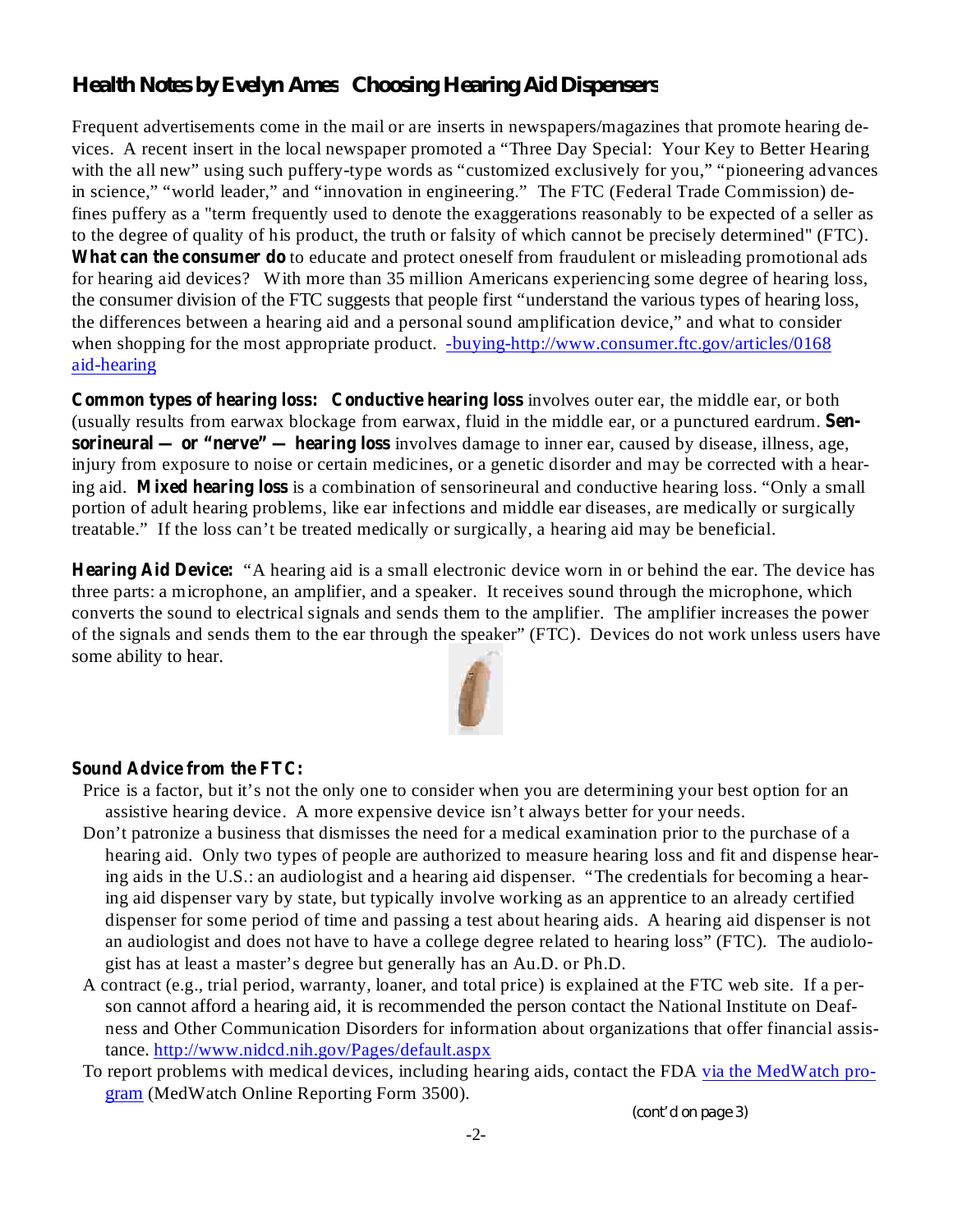## **Health Notes,** cont'd

A Personal Sound Amplification Product is a device used by people with normal hearing to amplify hardto-hear sounds. The device may be helpful if one is trying to hear table conversation while eating in a crowded or noisy restaurant.

Checkhttp://www.hearinglossweb.com/tech/ha/ind/ind.htm#fdaif you want to know about reports and governmental actions relating to various organizations (e.g., UnitedHealth, Online Hearing Tests) and their .attempts to provide hearing devices to consumers -Check Western Washington University's Speech Hearing Clinic-Language at http://www.wwu.edu/csd/speechlanguagehearingclinic.shtml.

# **Book Column Lynne Masland**

In her first book, *The Snow Child*, Eowyn Ivey invokes a Russian folktale about a snow maiden to tell the story of a Jack and Mabel, a childless couple homesteading in the Alaskan interior in the 1920s. Struggling to maintain their farm and crumbling from isolation and despair, the couple builds a snow child to celebrate one winter's first snowfall. The next morning the snow child has vanished but they see a young girl running through the trees. Faina, is a wild child, a girl of the woods and snow, whom the couple begin to love as their own daughter. Faina brings both joy and sorrow to the couple in a tale that braids ethereal magical realism with the harsh realities of an unforgiving land. As one reviewer wrote, "this story has the fragility of a snowflake and the honesty of dirt beneath your feet."

Eowyn Ivey grew up on an Alaska homestead. She is a graduate of Western Washington University, majoring in journalism and creative writing, and returned to her state to work for ten years as a reporter on *The Frontiersman* newspaper. She lives with her husband and two daughters in Palmer, Alaska where she is a bookseller at an independent bookstore.



look for **Zinio Magazine Collection** and follow From Evelyn Ames comes information about the Bellingham Public Library's Zinio program, a free App which lets users download current magazines to their computer, tablet or mobile device (except Nook Color and Nook tablets). Go to the library's web site (www.bellinghampubliclibrary.org/), instructions. User needs a library card, email address, Internet access and computer or mobile device.

### **Tidbit**

Sociologist and Writing Group member Nanette Davis will read from her new book, *Caregiving Change Your Life, on Sunday, April 7 at 4 p.m. at* Village Books in Fairhaven. *Our Loved Ones: Stories and Strategies that Will*

#### **REQUEST FOR NOMINATIONS**

Any member interested in serving on the WWURA Board is invited to submit their name for nomination. The Board particularly needs a retired faculty member to volunteer. Please send names to Lynne Masland at lmasland@comcast.net or phone 676-9821.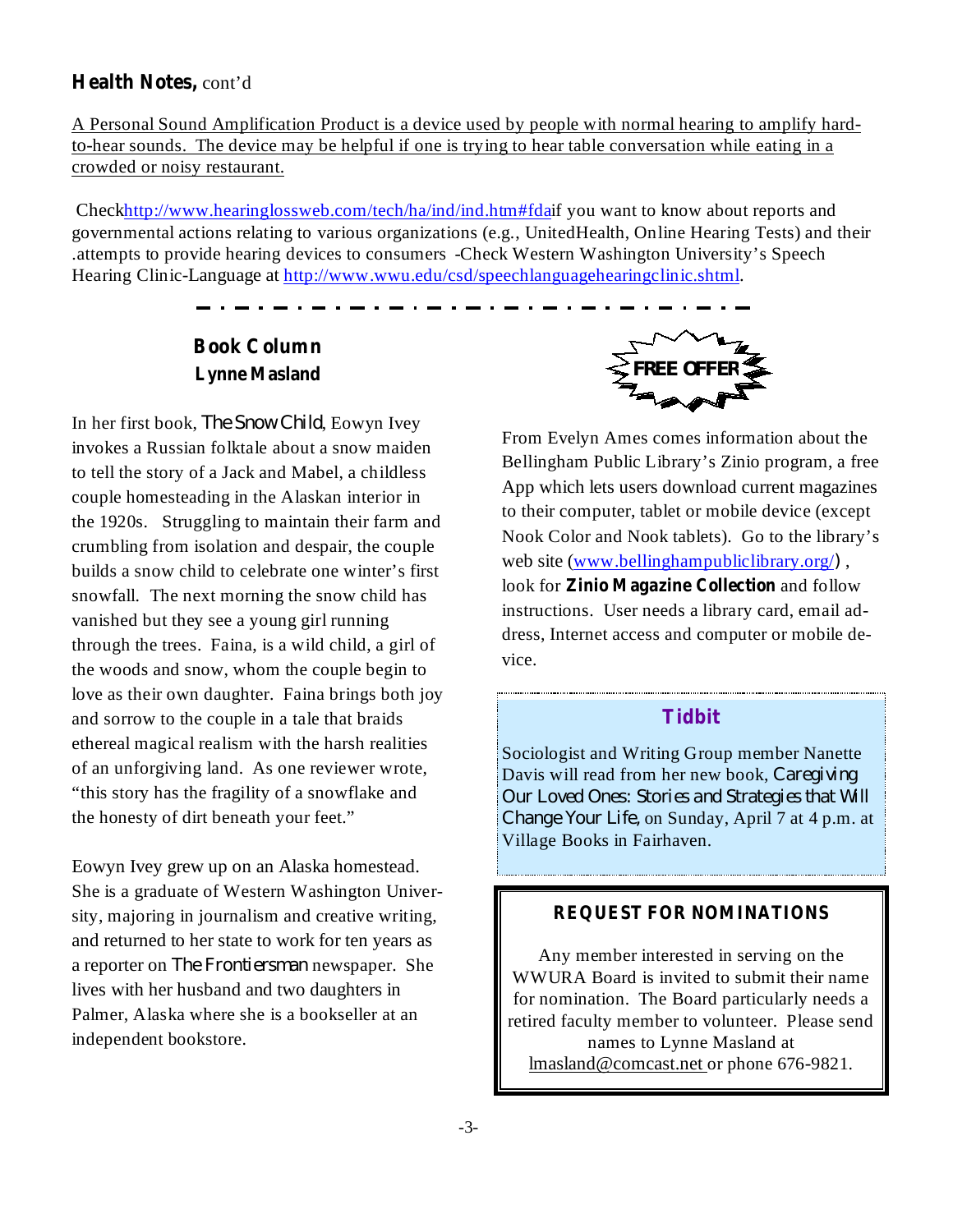### **Writing Group Corner**

Writing Group members are sharing some of their pieces and poems with newsletter readers. This month's piece is Troy Faith Ward's open letter to Julian Fellowes, writer of *Downton Abbey.*

#### AN OPEN LETTER TO JULIAN FELLOWES Troy Faith Ward

February 28, 2013

Dear Mr. Fellowes:

I am really pissed off that you chose to kill Matthew as the culmination of Season 3 of *Downton* . Not only does his death follow on the heels of one of the story's happiest, most optimistic *Abbey* scenes—in which Matthew and Mary are rejoicing over the birth of their son and what that means to the whole family—but also that the car accident is the result of Matthew's heedless euphoria. None of us missed the prizewinning line, "I feel like I have swallowed firecrackers!"

I know s--- happens in life, but this little device of yours is unmitigated melodrama. Oh, I admitted to myself after about the third episode in Season One that what we have going here is a soap opera, albeit with early 20<sup>th</sup> century *mores* largely intact. Despite telescoped crises and zeniths typical of the genre, the story is endlessly engaging, the characters clearly drawn and complicated, and the dialogue intelligent. Soap opera aside, you are not a hack coming up with any sensational plot twist to keep the viewing audience buzzing.

I assume you had to write Matthew out of the script: because Dan Stephens got another job? Or you painted yourself into a corner where Matthew has unarguably and permanently upstaged Lord Grantham? Can't have that in the 1920's. Or the estate is financially safe for now; that plus two heirs waiting in the wings just makes us all a little too comfortable about Downton's future? Do you have to keep the tension on the Abbey's fragile lifeline that tight? Or, oh dear, please tell me you are not trying to turn Matthew, the threefold savior, into a Christ figure by martyring him!!

Well, whatever your reason for removing the Matthew character, I understand that this is a story. My husband reminded me of that after listening to me rant for a half hour on Sunday evening. I admit a bit of chagrin that I'm experiencing personal grief. But, I maintain that a really good imagination could have found a less painful way and time to delete the character. Matthew lying under the car with blood oozing out his left ear made me want to throw up for what the writer and cinematographer and director might consider the wrong reason. The level of pathos belies reality.

I ultimately judge a work of fiction by how "redemptive" it is. I can put up even with a lot of violence, either physical or verbal, as long as the ultimate message is that good is stronger than evil. I must say, my dear Fellowes, that you have set yourself quite a task here. I can only think of one way to redeem yourself. You have kept us consistently and subtly aware of Mary's fatal character flaw. Just as we start to see too much of Mary's soft side, we are reminded of her overweening self-image as the "true" heir to Downton Abbey. Lest anyone forget she is the countess-to-be, she protects herself against her insecurity with a cynical armor of insensitivity to others' feelings. I think of the scene beside Sybil's deathbed, where Mary has shown real compassion and sadness, as well as tenderness toward her other sister, Edith. Yet when Edith asks whether Mary thinks this might bring the two remaining sisters closer, Mary counters, "Oh, I wouldn't count on *that*," (or words to that effect.)

*(cont'd on page 5)*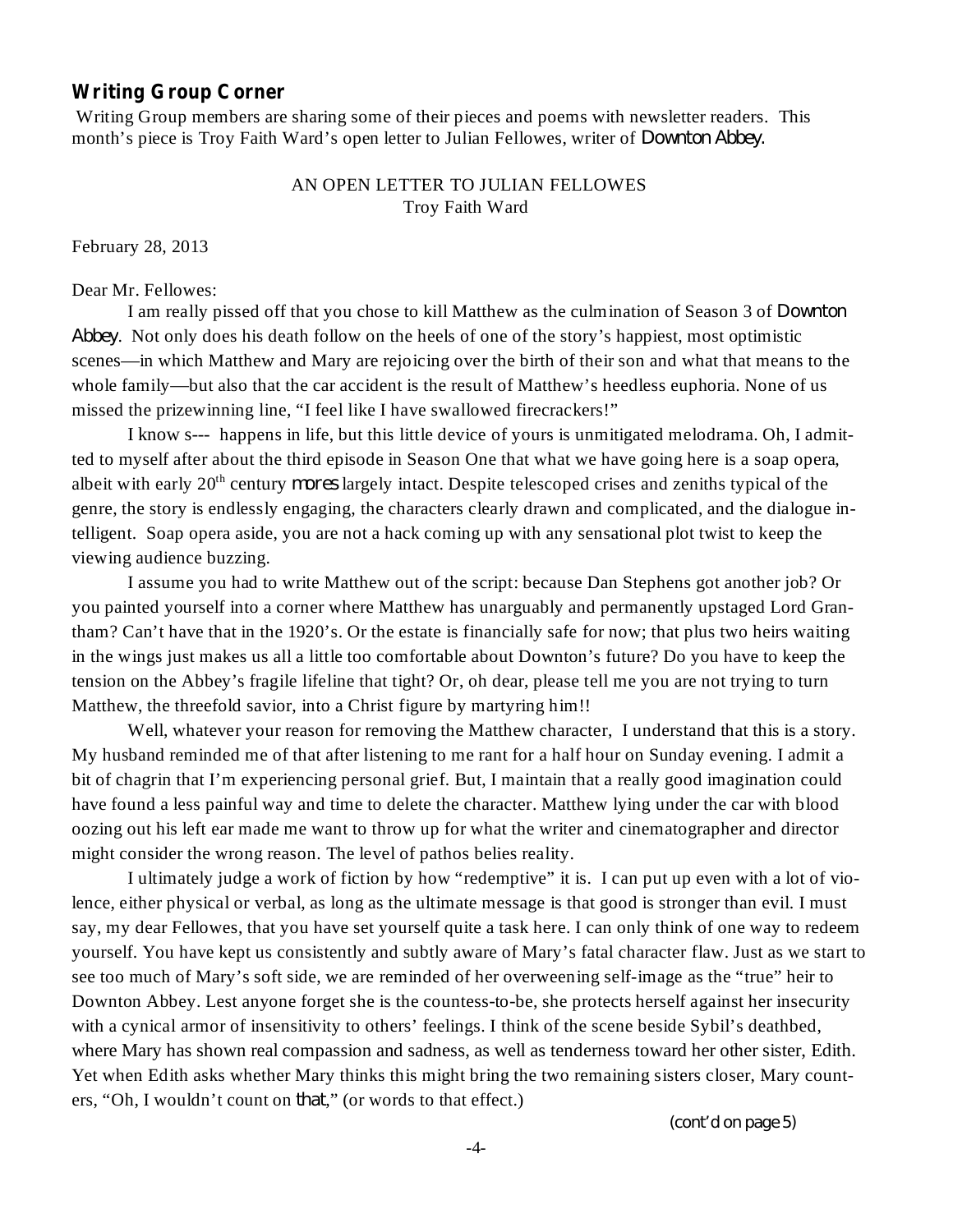## **MARCH INTEREST GROUPS**

If you are interested in one of the groups please call or email the contact person.

**BOOK GROUP** --Donna Moore, 360-733-5769 <donnafmoore12@gmail.com> Meets the 3rd Tuesday of the month at Donna Moore's home, 346 Bayside Rd. We will meet March 19, 2013 March's book is *Don't Let's Go to the Dogs* Tonight by Alexandra Fuller

April's book is A *spectacle of Corruption* by David Liss

**BRIDGE GROUP** --Nicholas Bullat, <gnbmaestro@gmail.com> Meets the 4th Tuesday of the month at member's homes. We will meet March 26th, place to be announced.

**INFORMAL DINING --** Janet Berg, 360-733-4654, <janetlila@hotmail.com> Meets in small groups each month at member's homes.

**OPERA GROUP**--Evelyn Ames, 360-734-3184, <Evelyn.ames@wwu.edu>. Call Evelyn if you need a ride. March 16, 2013 Zandonai's *Francesca da Rimini* March 6, 2013 Encore -- Verdi's Rigoletto, 6:30 pm local time March 20, 2013 Encore -- Wagner's Parsifal, 6:30 pm local time April 27, 2013 Handel's Giulio Cesare, a new production Information on venues is in the September newsletter.

**SKIING** - Charlie Way, 360-734-0649,<cybway@aol.com>

**WRITER'S GROUP** - Evelyn Wright, 360-676-0227, <ewright410@comcast.net> Meets twice a month. The groups are kept small so there is time for reading and critiquing each other's work. The first group is now closed, but if you are interested, please call Evelyn and discuss starting a second group.

# **An Open Letter,** *cont'd from p. 4)*

The one relationship in which Mary seems always totally human is with Matthew. The happiness is palpable in intimate scenes. Even their arguments portray respect and mutuality. Was Matthew close enough to breaking through Mary's coat of armor that his death will change her? Oh, you may say, Mr. Almighty Writer, "people don't change that easily." Well, just remember, having played God in one scene, you just may have to stay in character.

I'm thinking about whether to watch Season 4.